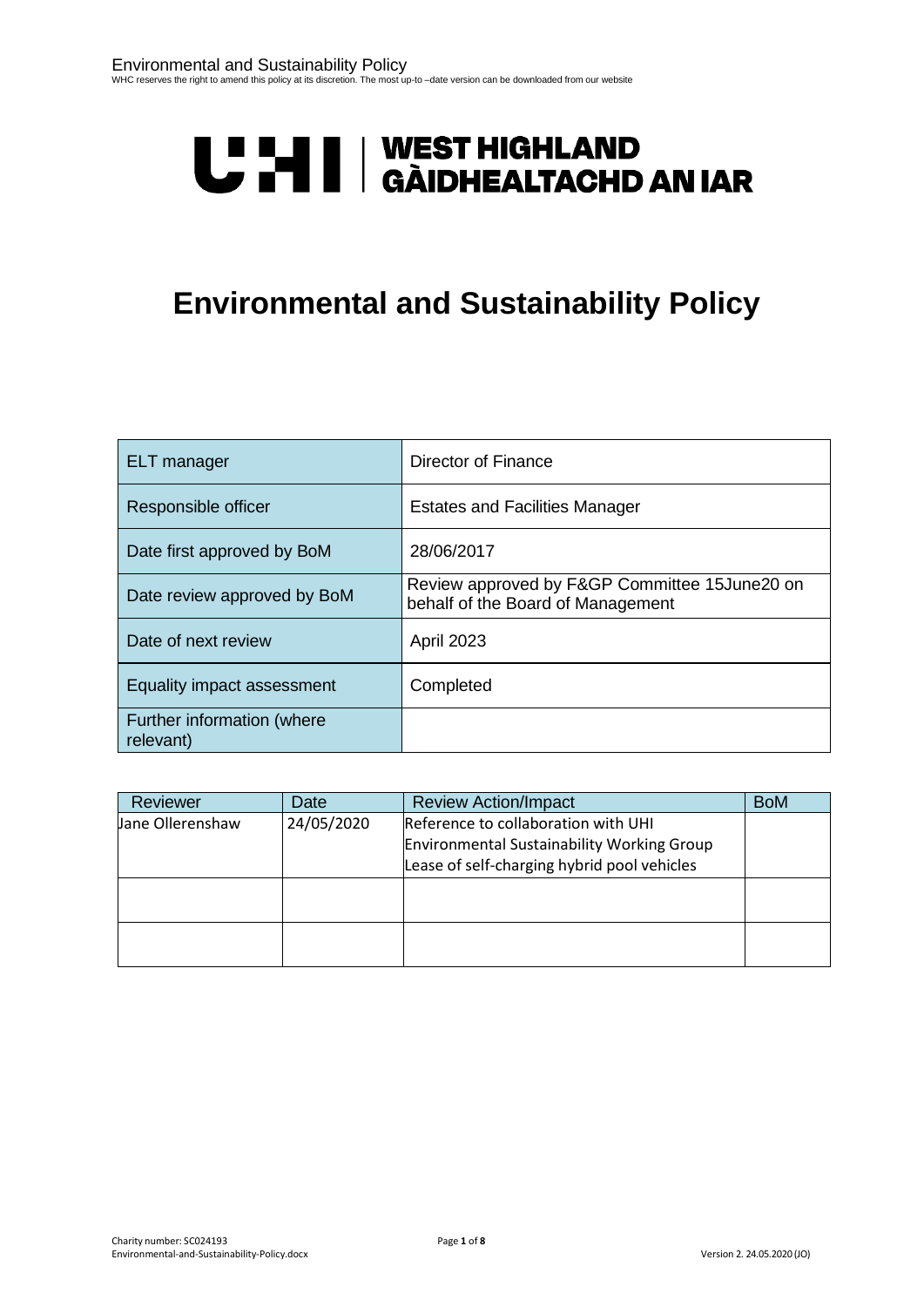# **Contents**

| 1.0 |                                                                |  |
|-----|----------------------------------------------------------------|--|
| 2.0 |                                                                |  |
| 3.0 |                                                                |  |
| 4.0 |                                                                |  |
| 4.1 |                                                                |  |
| 4.2 |                                                                |  |
| 4.3 |                                                                |  |
| 4.4 |                                                                |  |
| 4.5 |                                                                |  |
| 4.6 |                                                                |  |
|     |                                                                |  |
| 5.0 |                                                                |  |
| 6.0 |                                                                |  |
| 6.1 |                                                                |  |
| 6.2 |                                                                |  |
| 6.3 |                                                                |  |
| 6.4 |                                                                |  |
| 6.5 | SFC "Sustainable Development Guidance for Estate Management" 7 |  |
| 7.0 |                                                                |  |
| 8.0 |                                                                |  |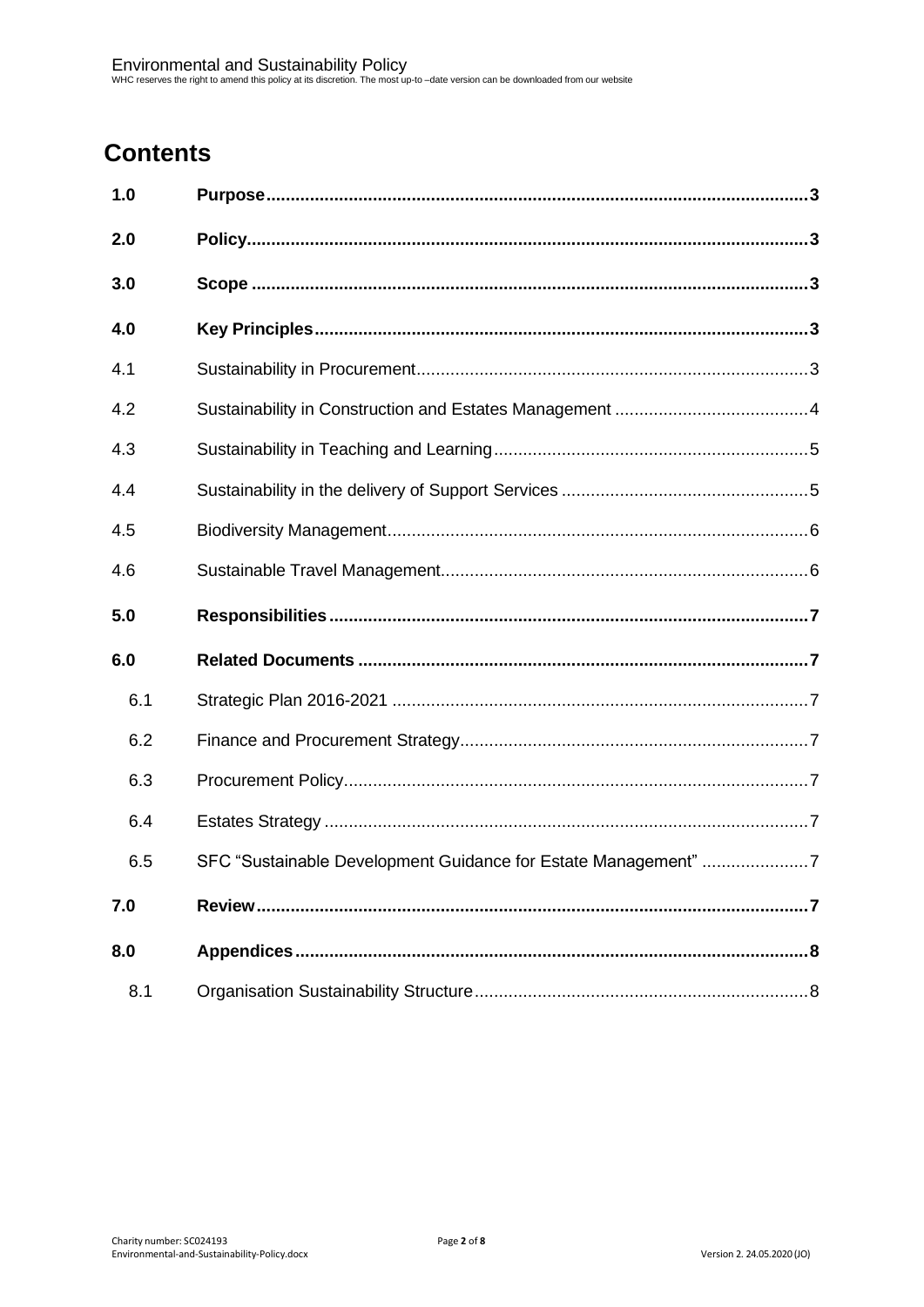# <span id="page-2-0"></span>**1.0 Purpose**

This policy sets out West Highland College UHI's approach to sustainability and identifies the key principles which the College will apply to ensure both compliance with regulatory frameworks and the promotion of an ethos of sustainability.

### <span id="page-2-1"></span>**2.0 Policy**

West Highland College UHI recognises the impact that it's activities have upon the environment at local, regional and national level and acknowledges a responsibility for the protection of the environment and the health of its members and the community.

To manage and reduce this impact, the College commits to developing a comprehensive Carbon Management Plan in collaboration with partner UIHI Colleges with targets and timetables for substantially reducing carbon emissions and improving the environmental consequences on the environment of its activities, products and services.

#### <span id="page-2-2"></span>**3.0 Scope**

The College will comply with all applicable legislative requirements with regard to sustainability and the environment. Further, the College will seek to apply best practice over and above any statutory minima.

This commitment applies to all aspects of the organisation and should be seen as an integral part of the College's undertakings, including procurement, construction and estates management, teaching and learning, and delivery of support services.

## <span id="page-2-3"></span>**4.0 Key Principles**

The key principles that the College will use in embedding sustainability in its activities are as follows: -

#### <span id="page-2-4"></span>**4.1 Sustainability in Procurement**

While the overarching principle employed in the College's Finance and Procurement Strategy and Procurement Policy is value for money, there are also considerations with regard to sustainability which must be considered: -

#### **a) Environmental Impact**

The College recognises that procurement of goods and services has an environmental impact in addition to the direct contribution of the actual goods and services themselves. This may include the impact of transportation or manufacturing of those goods and services. It will therefore consider such impacts when appraising procurement options.

Particularly in large projects or procurement exercises, the College will consider the sustainability of solutions, taking into account the source of materials, use of natural resources, and stability of economic growth.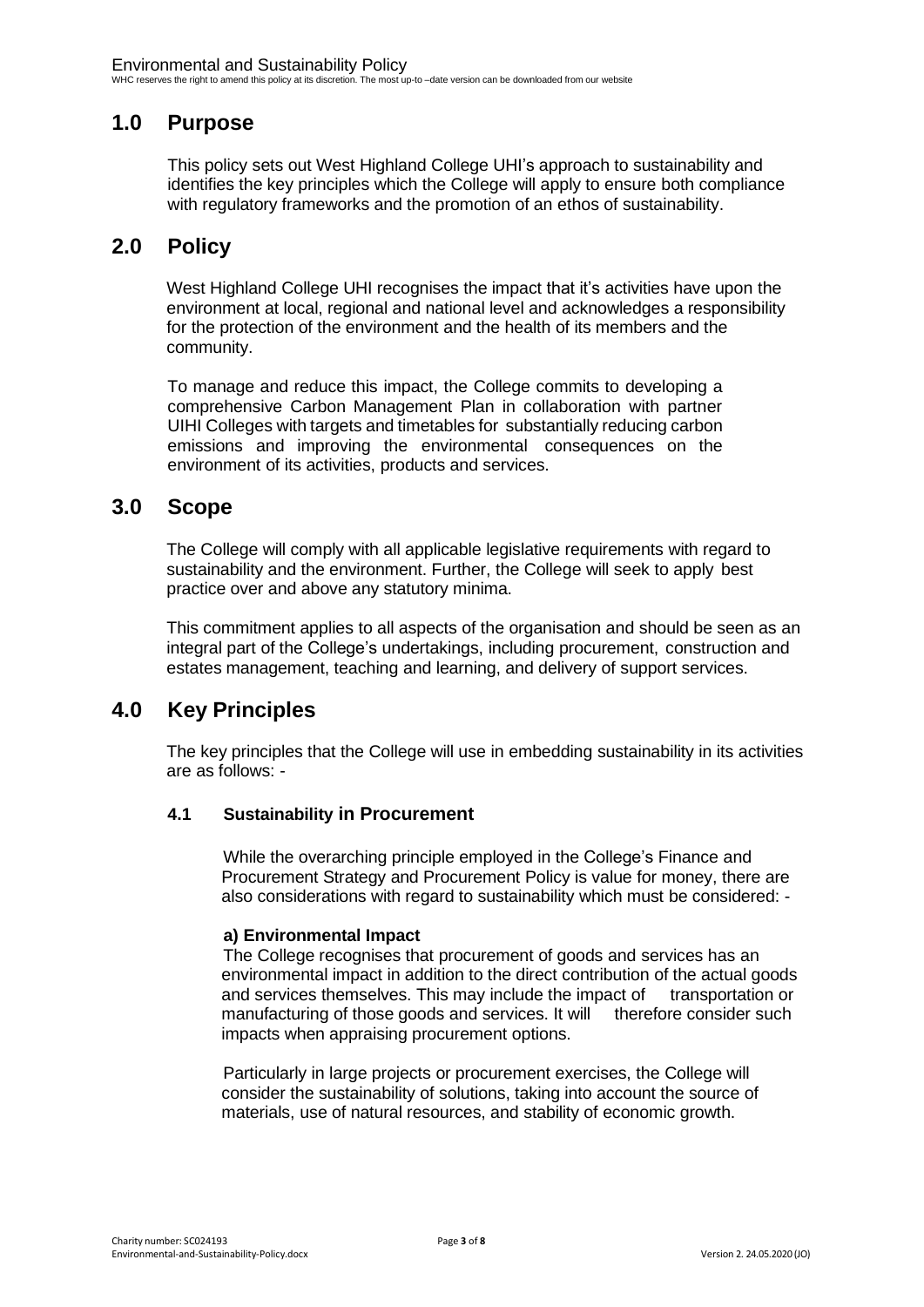#### **b) Corporate Social Responsibility**

The College recognises its position in the community as a partner to businesses and voluntary organisations throughout the West Highlands and further afield. Its relationships are not simply as an education and training provider, but also as a supplier and consumer of goods and services.

To develop and maintain such relationships, the College will also consider the local economy when appraising procurement options.

#### <span id="page-3-0"></span>**4.2 Sustainability in Construction and Estates Management**

Taking cognisance of the Scottish Funding Council's (SFC), "Sustainable Development Guide for Estate Management", the College will manage its current estates in such a manner so as to minimise environmental impact. Similarly, it will seek to assess and minimise the environmental impacts of any future construction projects. It will support these principles in a range of ways: -

#### **a) Energy Management**

The College will set annual targets for energy use and actively monitor these throughout the year. It will seek to reduce energy usage and educate staff and students in best practice in reducing energy consumption.

The College will ensure it has Energy Performance Certificates (EPCs) in place for all necessary buildings. It will consider all recommendations from those certificates and implement them wherever practicable.

The College will undertake a five yearly energy audit of its premises to ensure most efficient operational systems are in place and best practice is being followed.

The College procures its energy through national framework agreements and, in so doing, takes advantage of energy from sustainable sources in those contracts.

#### **b) Waste Management**

The College will set annual targets for waste and actively monitor these throughout the year. It will seek to reduce waste materials and educate staff and students in best practice in reducing wastage.

The College will segregate waste materials to maximise recycling opportunities and, wherever possible, a cost benefit to the College.

Controlled or hazardous waste will be monitored and minimised. All such waste will be disposed of in accordance with applicable legislation.

Waste disposal will be managed in such a way so as to minimise the number of collections through compacting and utilising appropriate sized containers.

#### **c) Water Management**

West Highland College UHI is committed to reducing the use natural resources and the emissions of carbon dioxide (CO2) relating to College activities including the use of water. The main used of water within the Colleges have been identified as kitchen and domestic use and rest rooms. The College will review opportunities and implement measures to reduce the use of water.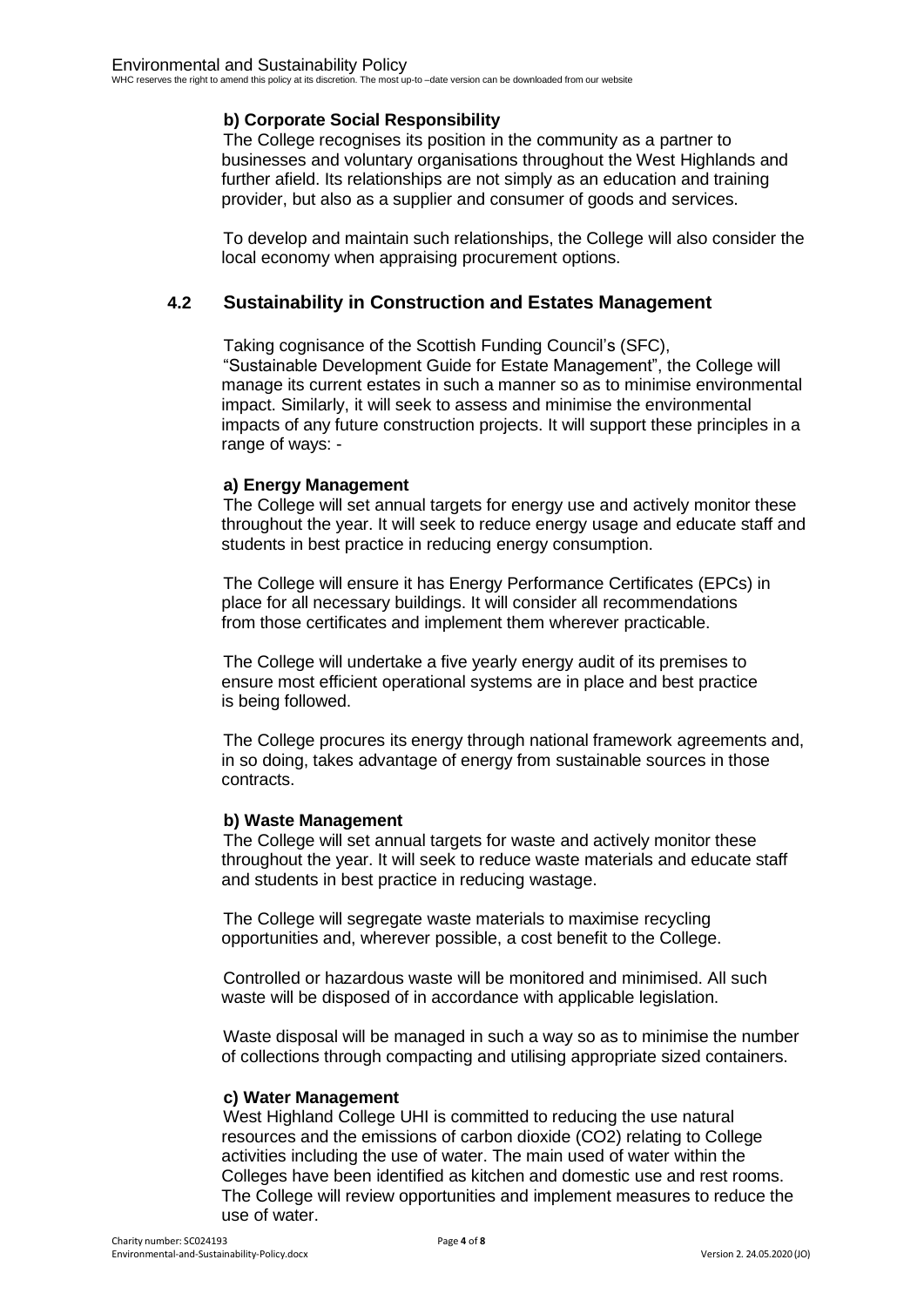#### **d) Construction**

In accordance with SFC requirements, the College will ensure that all major capital works will achieve a "BREEAM Very Good" rating for refurbishments and "BREEAM Excellent" rating for new buildings in respect of design and procurement and post construction.

For all major works, the College will also engage in Post Occupancy Evaluations (POE) to assess the effectiveness of project delivery, as well as a review of the operational, functional and strategic performance of the building during operation.

#### **e) Maintenance and Lifecycle Costs**

For all new build and refurbishment projects, the College will assess the full lifecycle costs of the project and ensure that it is affordable and that future budgets are created and maintained to ensure funding is in place to meet these costs.

In addition, full planned and preventative maintenance programmes will be implemented and funded.

To support the development, management and funding of maintenance programmes, condition surveys will be commissioned.

#### <span id="page-4-0"></span>**4.3 Sustainability in Teaching and Learning**

The College will ensure that teaching staff members and students are aware of the issues involved in sustainability and that they understand how the College approaches these and also how they, as individuals, can have a positive impact. It will do this in a number of ways: -

#### **a) Sustainability Group**

Through the Sustainability Group, staff and student members will be able to represent views and give feedback to their peers. They will have the opportunity to broaden their own understanding and to share their knowledge with others.

#### **b) Curriculum Development**

The College will develop curriculum streams specifically aimed at sustainable development, such as renewables and environmental conservation.

#### **c) Citizenship**

Through its curriculum programme, the College will raise awareness of sustainability issues with students and encourage participation in activities which support this.

#### <span id="page-4-1"></span>**4.4 Sustainability in the delivery of Support Services**

In addition to key services such as Facilities/Estates, the College acknowledges that all support services must all contribute to the sustainability agenda. It will support this in the following ways: -

#### **a) Sustainability Group**

Through the Sustainability Group, staff members will be able to represent views and give feedback to their peers. They will have the opportunity to broaden their own understanding and to share their knowledge with others.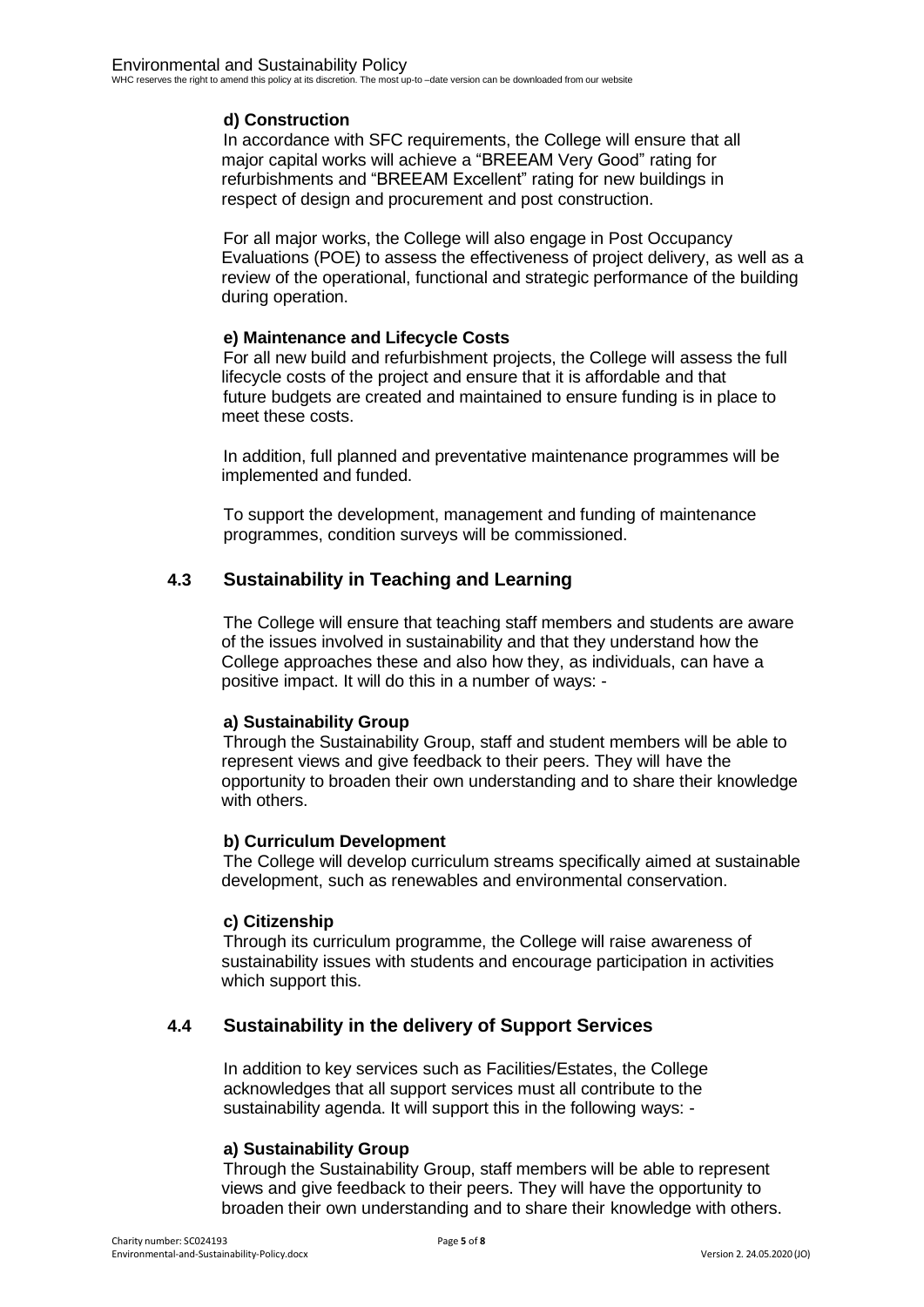#### **b) Communications**

Through a programme of regular communications, all staff and students will be made aware of how they can personally take responsibility for their own environmental impact and how they can contribute to the College's plans.

#### **c) Training**

Through organisations such as the Environmental Association of Universities and Colleges (eauc), the College will source, promote and support training opportunities for staff from across the College.

#### **d) Departmental Initiatives**

The College will, wherever possible, support departmental initiatives which promote positive outcomes in sustainability and the environment. This may include initiatives specific to one department or those which have cross-College benefits such as the installation of "power-down" software by the Estates and Facilities department.

#### **e) External Commitments**

The College will, wherever possible, support external initiatives which promote positive outcomes in sustainability and the environment. This will include commitments to national initiatives to reduce negative environmental impact and also local initiatives such as the hosting and promotion of events.

#### <span id="page-5-0"></span>**4.5 Biodiversity Management**

**a)** The College will actively implement appropriate practical initiatives aiming to enhance biodiversity across the estate.

**b)** Identify the potential direct and indirect impacts of our activities on biodiversity, assess the risks and take measures to minimise negative impacts and promote positive actions.

#### <span id="page-5-1"></span>**4.6 Sustainable Travel Management**

#### **a) Health and Wellbeing**

The College will encourage the use of, and promote the health and wellbeing benefits of utilising more sustainable means of transport such as walking and cycling.

#### **b) Car Sharing**

Through active implementation of journey planning and car sharing the College will ensure staff mileage is minimised.

#### **c) Increased use of Technology**

The College will reduce the impact of travel and make more efficient use of staff time by actively promoting the increased use of video conference technology instead of travelling to events and meetings.

#### **d) Pool Vehicles**

The College commit to lease self charging hybrid vehicles as the current lease periods for our existing pool vehicles expire.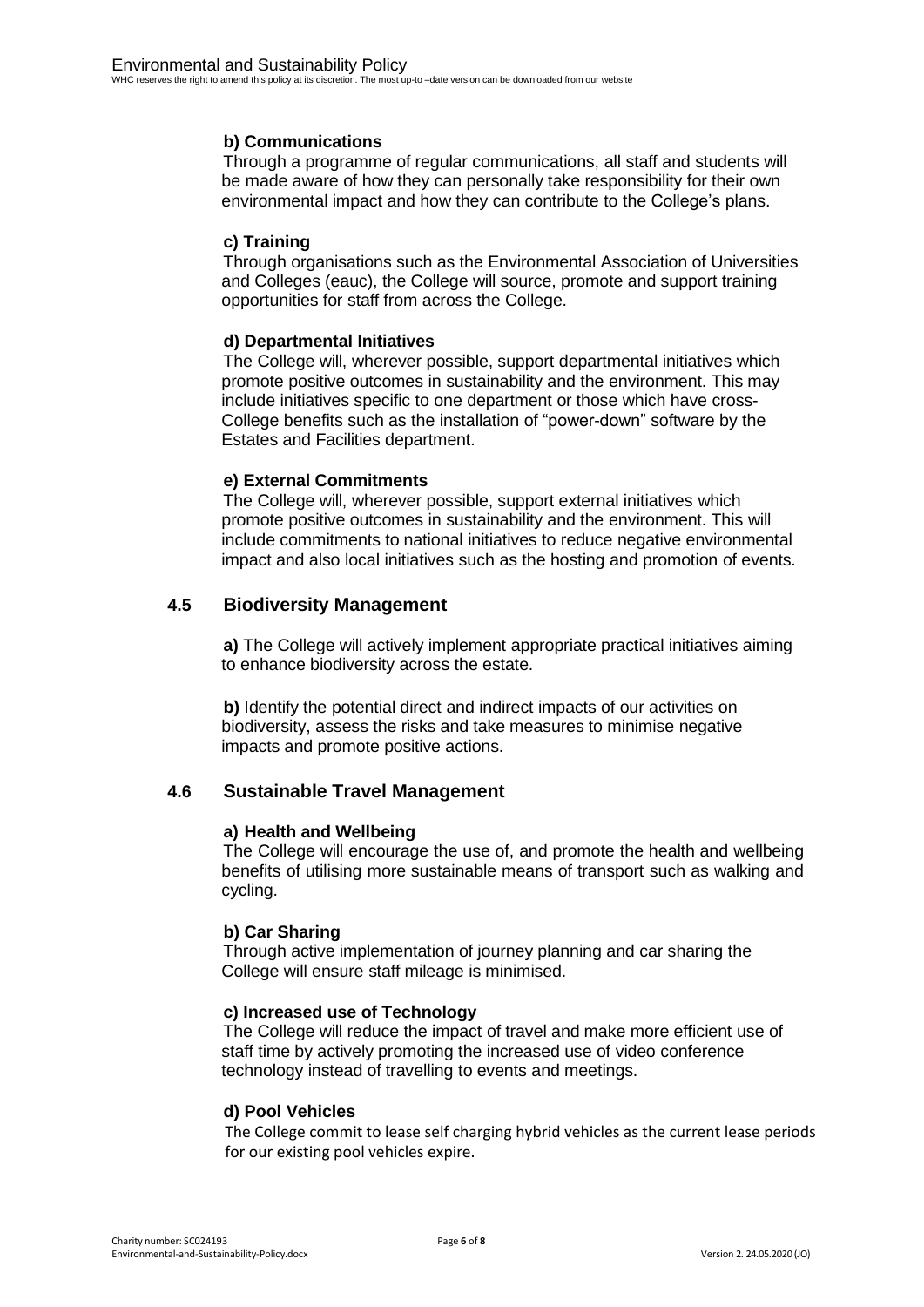# <span id="page-6-0"></span>**5.0 Responsibilities**

The Finance and General Purposes Committee is responsible for agreeing the Policy and overseeing compliance with its principles.

The Director of Finance is responsible for the implementation of this Policy and for ensuring appropriate procedures are in place to facilitate this.

The Sustainability Group is responsible for agreeing an annual action plan and the monitoring of progress toward meeting the targets within that Plan.

All College staff members are responsible for understanding and adhering to this policy.

#### <span id="page-6-1"></span>**6.0 Related Documents**

- <span id="page-6-2"></span> $6.1$ [Strategic Plan](https://www.whc.uhi.ac.uk/t4-media/one-web/west-highland/about-us/strategic-planning/whc-strategic-plan-2016-2021-refresh.pdf) 2016-2021
- <span id="page-6-3"></span> $6.2$ Finance and [Procurement](http://staff.whc.uhi.ac.uk/Downloads/Board/Strategies/Procurement_strategy.pdf) Strategy
- <span id="page-6-4"></span>6.3 **[Procurement Policy](http://staff.whc.uhi.ac.uk/Downloads/All-Policies/Procurement-Policy.pdf)**
- <span id="page-6-5"></span>6.4 **Estates [Strategy](http://staff.whc.uhi.ac.uk/Downloads/Board/Strategies/WHC_Estates_Strategy.pdf)**
- <span id="page-6-6"></span>6.5 SFC "Sustainable [Development Guidance](http://www.sfc.ac.uk/governance/sustainability/environmental-sustainability-guidance.aspx) for Estate Management"

#### <span id="page-6-7"></span>**7.0 Review**

This policy will be reviewed three yearly or earlier if required.